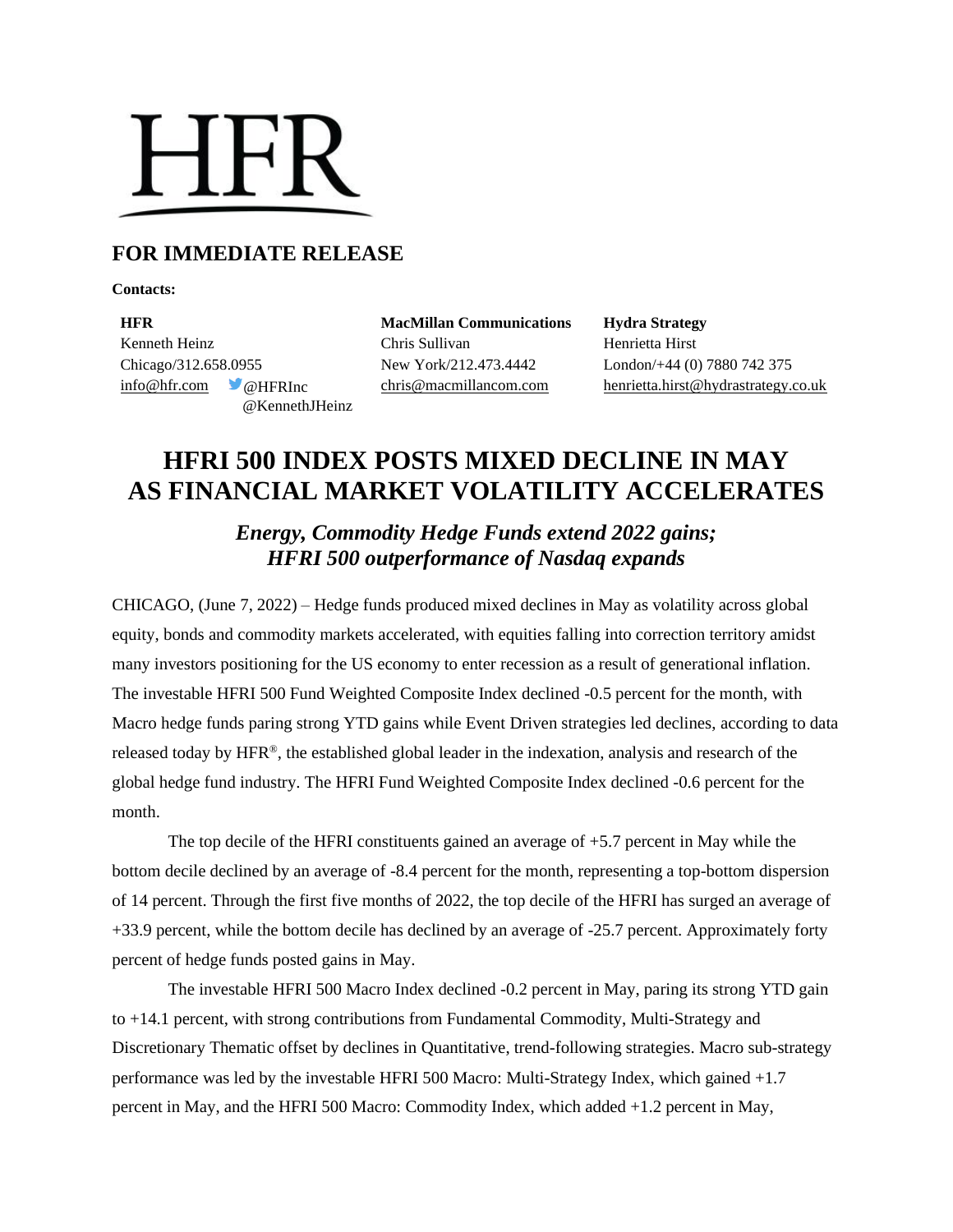extending its historic YTD return to +38.3 percent, as the US Federal Reserve began raising interest rates to curb rampant inflation. Quantitative, trend-following Macro sub-strategies pared strong YTD gains with HFRI 500 Macro: Systematic Diversified Index falling -0.7 percent for the month, bringing YTD performance to +17.6 percent.

Fixed income-based, interest rate-sensitive strategies also posted mixed performance for the month as the investable HFRI 500 Relative Value Index declined -0.5 percent, while the HFRI Relative Value (Total) Index fell -0.55 percent in May. HFRI RVA sub-strategy performance was led by the HFRI RV: Volatility Index which advanced +1.0 percent, while the HFRI RV: Sovereign Index gained +0.75 percent. These gains were offset by the HFRI RV: Multi-Strategy Index which fell -1.9 percent for the month, while the HFRI RV: Yield Alternatives Index declined -1.7 percent.

Equity Hedge funds, which invest long and short across specialized sub-strategies, also posted mixed performance in May, with the investable HFRI 500 Equity Hedge Index falling -0.4 percent while the HFRI Equity Hedge (Total) Index fell -0.5 percent. EH sub-strategy performance was led by the HFRI 500 EH: Energy/Basic Materials Index which surged +5.5 percent, while the HFRI 500 EH: Fundamental Value Index, also gained +0.7 percent. These gains were offset by losses in the HFRI 500 EH: Healthcare Index, which declined -4.0 percent, and the HFRI 500 EH: Technology Index, which fell -0.8 percent in May.

Event-Driven strategies, which often focus on out-of-favor, deep value equity exposures and speculation on M&A situations, posted declines in May, as the investable HFRI 500 Event-Driven Index fell -1.95 percent and the HFRI Event-Driven (Total) Index lost -1.6 percent for the month. ED substrategy declines were led by the HFRI 500 ED: Special Situations Index, which declined -2.5 percent, as well as the HFRI 500 ED: Activist Index and HFRI 500 ED: Merger Arbitrage Index, both of which declined -1.7 percent in May.

Risk premia strategies posted mixed performance for the month, as the HFR Bank Systematic Risk Premia Rates Index surged +5.0 percent in May, which was partially offset by the HFR BSRP Credit Index which declined -4.3 percent.

Liquid Alternative strategies also posted narrow declines with the HFRI-I Liquid Alternative UCITS Index falling -0.37 percent in May, though the HFRI-I Liquid Alternative UCITS Macro Index led monthly performance with a +0.2 percent return.

The HFRI Diversity Index posted a decline of -2.0 percent in May while the HFRI Women Index fell -0.5 percent.

"Hedge fund outperformance of US equites continued in and through the extreme financial market volatility in May, with managers navigating not only the continuation of the Russia/Ukraine war, record energy price increases, generational inflation and increasing interest rates, but with the additional